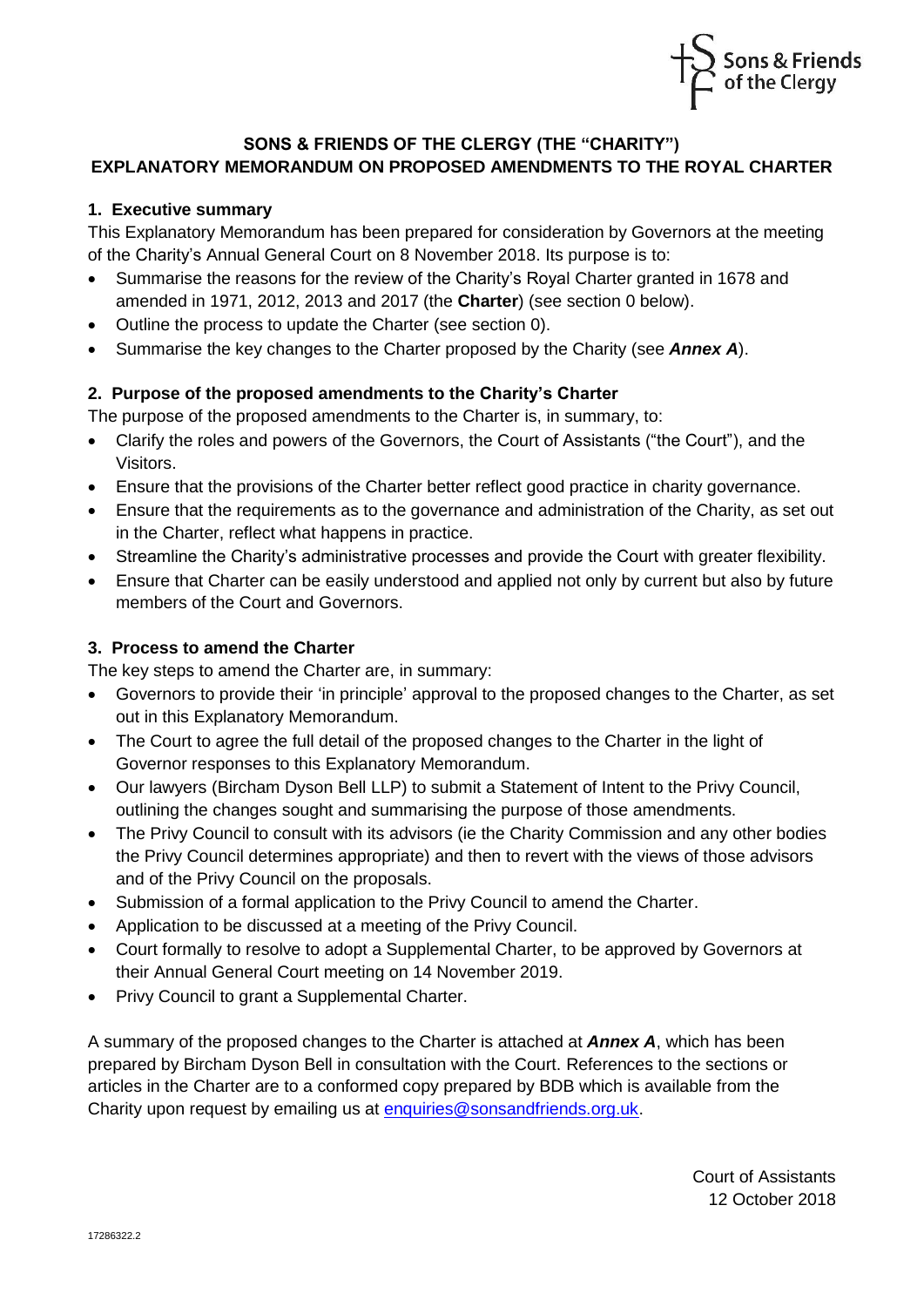| <b>Section/Article in the</b><br>existing Charter | <b>Summary of/comment on existing provision</b>                                                                                                                                                                                                                                                                                                                                                                                                                                                                                                                                                                                                                                                                                                                                                                                                                                                                                                                           | <b>Proposed amendment</b>                                                                                                                                                                                                                                                                                                                                                            |  |  |
|---------------------------------------------------|---------------------------------------------------------------------------------------------------------------------------------------------------------------------------------------------------------------------------------------------------------------------------------------------------------------------------------------------------------------------------------------------------------------------------------------------------------------------------------------------------------------------------------------------------------------------------------------------------------------------------------------------------------------------------------------------------------------------------------------------------------------------------------------------------------------------------------------------------------------------------------------------------------------------------------------------------------------------------|--------------------------------------------------------------------------------------------------------------------------------------------------------------------------------------------------------------------------------------------------------------------------------------------------------------------------------------------------------------------------------------|--|--|
|                                                   | <b>Charitable objects</b>                                                                                                                                                                                                                                                                                                                                                                                                                                                                                                                                                                                                                                                                                                                                                                                                                                                                                                                                                 |                                                                                                                                                                                                                                                                                                                                                                                      |  |  |
| Article 3                                         | The Charity's existing object is, in summary:<br>'For the public benefit providing assistance to beneficiaries,<br>whether directly or indirectly, in such manner as and by such<br>means as the Court of Assistants from time to time in their<br>absolute discretion think fit for the relief or prevention of<br>poverty or hardship or for the relief of illness and the promotion<br>of health, whether physical or mental.<br>"beneficiaries" means members of the clergy, ordinands and<br>the spouses, former spouses, children and dependants of<br>living or deceased members or former members of the clergy<br>or of ordinands.                                                                                                                                                                                                                                                                                                                               | N/A - As the objects have only very recently been amended, we<br>do not envisage any further amendments to them.                                                                                                                                                                                                                                                                     |  |  |
|                                                   | Distinction between the Court of Assistants and the Governors                                                                                                                                                                                                                                                                                                                                                                                                                                                                                                                                                                                                                                                                                                                                                                                                                                                                                                             |                                                                                                                                                                                                                                                                                                                                                                                      |  |  |
| Articles 6 & 10                                   | The division of responsibility and powers between the Court of<br>Assistants and the Governors is akin to that between the<br>company directors (the Court) and the company members (the<br>Governors) of a company governed by the Companies Act.<br>Article 6 of the Charter states that the Court shall have 'the<br>whole government, management and direction of all of the<br>affairs and business of the said Corporation, and act and do all<br>things as they shall judge necessary for the well-ordering and<br>governing of the same' Accordingly, the Court of Assistants<br>are the Charity's trustees at law, as they are "the persons"<br>having the general control and management of the<br>administration" of the Charity (s177 of the Charities Act 2011).<br>The role of the Governors and the provisions as to the division<br>of powers and responsibilities as between the Court and the<br>Governors are not always clear in the current Charter. | We propose that the role of the Governors and the provisions in<br>the Charter as to the division of powers and responsibilities as<br>between the Court and the Governors be clarified, as set out in<br>this Memorandum.<br>In particular, the Charter should make clear that it is the Court<br>which exercises the Charity's powers, in furtherance of the<br>Charity's objects. |  |  |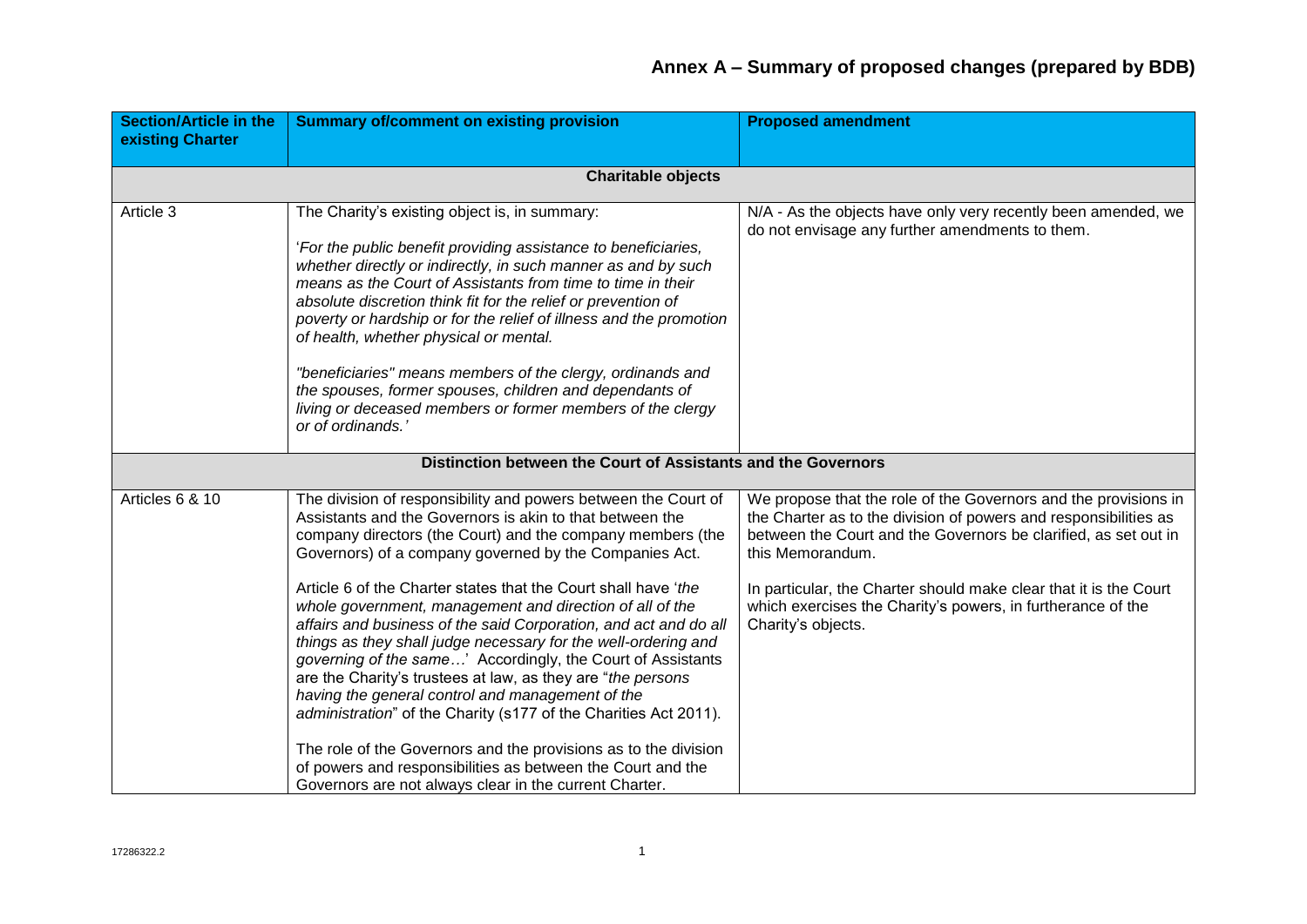| <b>Section/Article in the</b><br>existing Charter                       | <b>Summary of/comment on existing provision</b>                                                                                                                                                                                                                                                                                           | <b>Proposed amendment</b>                                                                                                                                                                                                                                                                                                                                                                                                                                                                                                                                       |  |
|-------------------------------------------------------------------------|-------------------------------------------------------------------------------------------------------------------------------------------------------------------------------------------------------------------------------------------------------------------------------------------------------------------------------------------|-----------------------------------------------------------------------------------------------------------------------------------------------------------------------------------------------------------------------------------------------------------------------------------------------------------------------------------------------------------------------------------------------------------------------------------------------------------------------------------------------------------------------------------------------------------------|--|
|                                                                         | <b>Powers of the Court of Assistants</b>                                                                                                                                                                                                                                                                                                  |                                                                                                                                                                                                                                                                                                                                                                                                                                                                                                                                                                 |  |
| Powers of the Court of<br><b>Assistants (Articles 2</b><br>and $7)$     | These Articles set out the powers of the Court, which whilst<br>wide (and include a 'sweeper power' at sub-clause 2(d)), would<br>benefit from being updated and clarified.                                                                                                                                                               | We propose that the powers of the Court are added to and<br>modernised to ensure they are fit for purpose, eg by including<br>investment powers relating to the Court's management of<br>assets and the Court's powers in relation to borrowing and<br>giving guarantees, which will make dealings with third parties<br>(eg banks) easier.                                                                                                                                                                                                                     |  |
| Power to make<br>regulations (no power<br>in the existing Charter)      | N/A - No power in the Charter                                                                                                                                                                                                                                                                                                             | We propose including a specific power for the Court to make<br>regulations relating to the internal governance, management,<br>structure, finances, membership and other administrative affairs<br>of the Charity. As regulations include matters that the Privy<br>Council would not require to be included in the Charter or any<br>Byelaws, their creation and amendment does not generally<br>require approval of the Privy Council and regulations are<br>therefore a relatively flexible governing instrument.                                            |  |
| Composition and appointment of members to the Court of Assistants       |                                                                                                                                                                                                                                                                                                                                           |                                                                                                                                                                                                                                                                                                                                                                                                                                                                                                                                                                 |  |
| Size of the Court of<br>Assistant (Article 10)                          | The Charter provides that the Court shall comprise 42<br>Assistants, in addition to the President, Vice-President and<br>three Treasurers. We note that the current size of the Court (15<br>members) is significantly smaller than that required under the<br>Charter.                                                                   | We propose that the size of the Court be reduced significantly.<br>Based on the understanding that the Court ordinarily comprises<br>between twelve and sixteen members and, in the interests of<br>good governance and effective decision-making, we propose<br>setting a minimum of six members of the Court and a maximum<br>of sixteen.                                                                                                                                                                                                                     |  |
| Appointment of<br>members of the Court<br>of Assistants (Article<br>10) | The Charter provides that:<br>The members of the Court are elected by the Governors<br>on an annual basis at the meeting of the Governors every<br>November.<br>In the event of a death or removal of a member of the<br>$\bullet$<br>Court, the Governors may at any point during the year,<br>convene a meeting to elect a replacement. | The proposal is to retain the wording which provides that the<br>power to elect members of the Court sits with the Governors,<br>but to amend the Charter to enable the Court to co-opt<br>additional/replacement voting members during the year if<br>appropriate (eg if there arises a particular skills gap among the<br>members of the Court which needs to be filled in advance of the<br>November Governors' meeting). The Governors could then at<br>their November meeting determine whether or not to retain the<br>co-optee as a member of the Court. |  |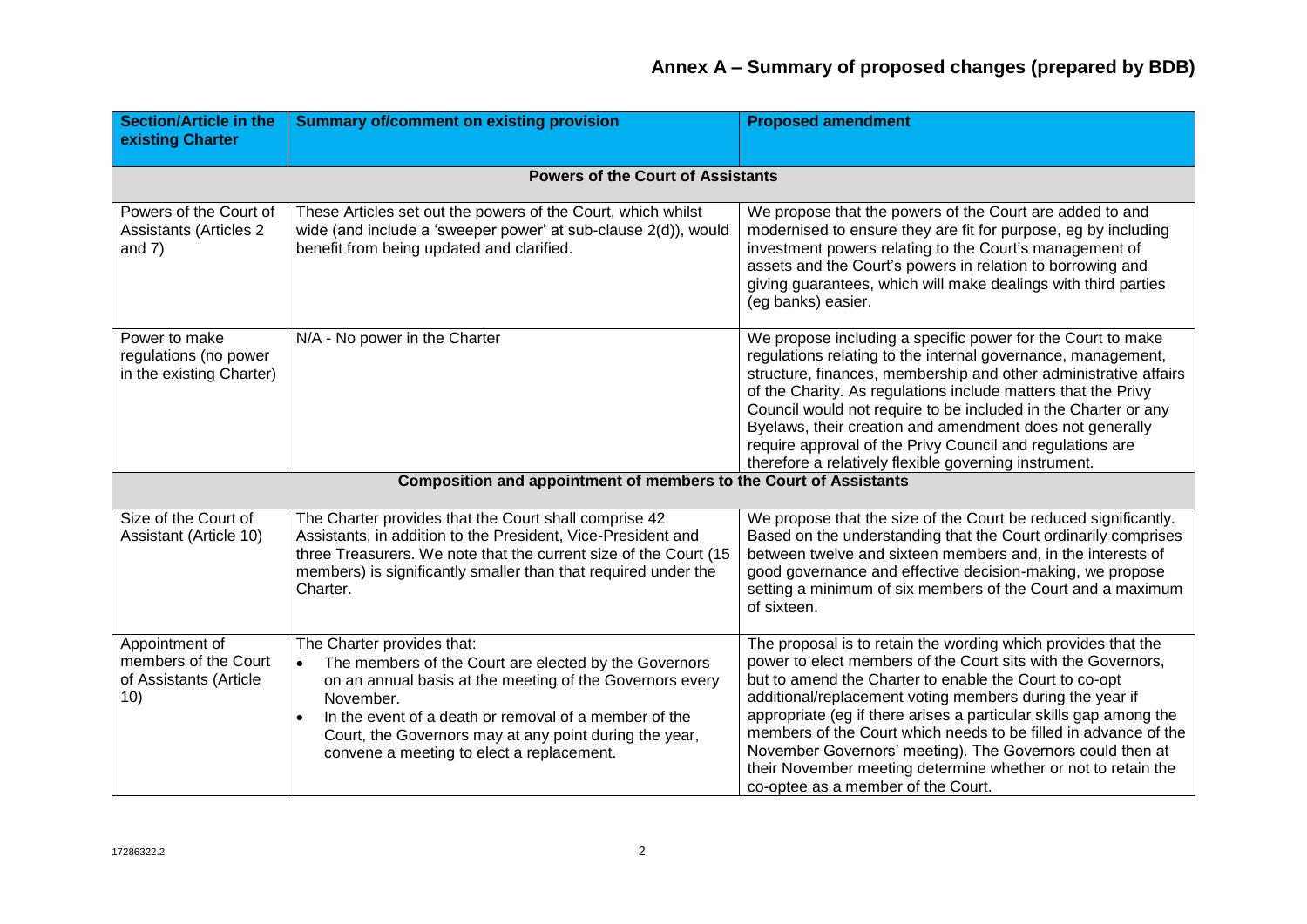| <b>Section/Article in the</b><br>existing Charter                | <b>Summary of/comment on existing provision</b>                                                                                                                                                                           | <b>Proposed amendment</b>                                                                                                                                                                                                                                                                                                                                                                                                                                                                                                                                                                                                                                                                                                                                                                                                                                                                                                                                                                                                                                                                                                   |
|------------------------------------------------------------------|---------------------------------------------------------------------------------------------------------------------------------------------------------------------------------------------------------------------------|-----------------------------------------------------------------------------------------------------------------------------------------------------------------------------------------------------------------------------------------------------------------------------------------------------------------------------------------------------------------------------------------------------------------------------------------------------------------------------------------------------------------------------------------------------------------------------------------------------------------------------------------------------------------------------------------------------------------------------------------------------------------------------------------------------------------------------------------------------------------------------------------------------------------------------------------------------------------------------------------------------------------------------------------------------------------------------------------------------------------------------|
|                                                                  |                                                                                                                                                                                                                           |                                                                                                                                                                                                                                                                                                                                                                                                                                                                                                                                                                                                                                                                                                                                                                                                                                                                                                                                                                                                                                                                                                                             |
| Retirement of<br>members of the Court<br>Assistants (Article 10) | The Charter includes only very limited provisions as to the<br>retirement, or termination of office, of a member of the Court.                                                                                            | We propose that the Charter be amended to include provisions<br>as to:<br>The resignation of members of the Court.<br>The termination of office of members of the Court, which<br>would include the circumstances in which a member will by<br>law automatically be disqualified from acting as a charity<br>trustee.<br>(It is standard practice for a charity's constitution to set out the<br>circumstances in which a trustee's term in office will cease and<br>the procedure for retiring).<br>It is proposed that the members of the Court serve a three year<br>term, at the end of which they would be eligible to serve two<br>further three year terms and only in exceptional circumstances<br>(eg if it is deemed in the best interest of the Charity because<br>the member has a particular set of skills and/or experience that<br>is of significant benefit to the Court and that the Court has been<br>unable to recruit elsewhere) would a member be able to serve<br>more than nine years. This proposal is in line with good<br>governance practices and the expectations of the Charity<br>Commission. |
|                                                                  |                                                                                                                                                                                                                           |                                                                                                                                                                                                                                                                                                                                                                                                                                                                                                                                                                                                                                                                                                                                                                                                                                                                                                                                                                                                                                                                                                                             |
| <b>Proceedings of the Court of Assistants</b>                    |                                                                                                                                                                                                                           |                                                                                                                                                                                                                                                                                                                                                                                                                                                                                                                                                                                                                                                                                                                                                                                                                                                                                                                                                                                                                                                                                                                             |
| Meetings of the Court<br>of Assistants (Article 7)               | This Article (which also, as noted above, summarises the<br>power of the Court), includes only a very broad statement as to<br>the ability of the Court to meet when they determine<br>appropriate to govern the Charity. | We propose updating this Article to:<br>Include clear provisions as to the notice required for<br>$\bullet$<br>meetings of the Court, the appointment of the chair (ie the<br>Senior Treasurer), attendance at meetings of the Court,<br>quorum requirements and voting procedures. These<br>provisions, which concern matters that sit at the heart of<br>good governance practices, are those which the Charity<br>Commission would expect to see in a charity's constitution<br>as a matter of standard practice.                                                                                                                                                                                                                                                                                                                                                                                                                                                                                                                                                                                                        |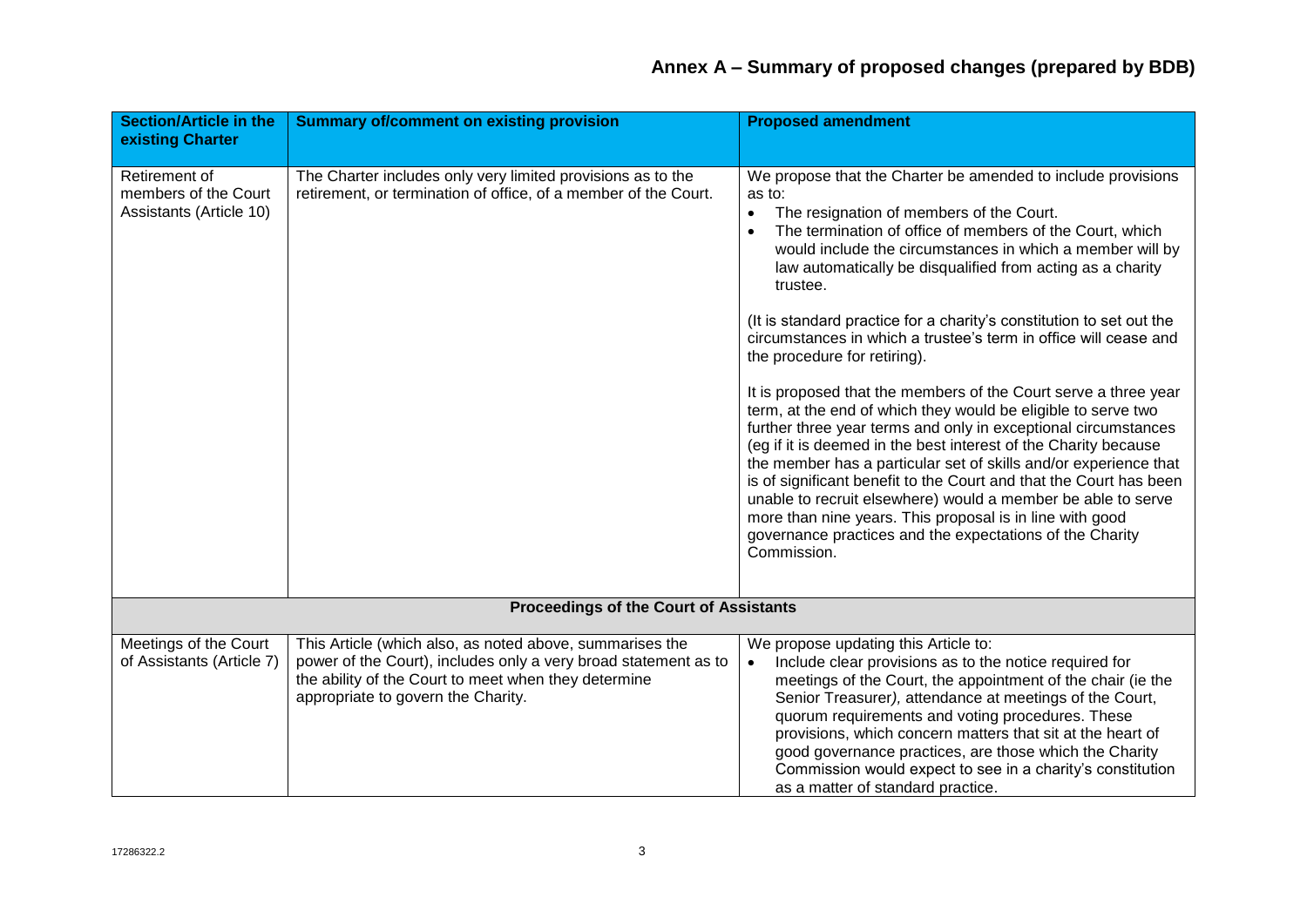| <b>Section/Article in the</b><br>existing Charter                   | <b>Summary of/comment on existing provision</b>                                                                                                                                                                         | <b>Proposed amendment</b>                                                                                                                                                                                                                                                                                                                                                                                                                        |
|---------------------------------------------------------------------|-------------------------------------------------------------------------------------------------------------------------------------------------------------------------------------------------------------------------|--------------------------------------------------------------------------------------------------------------------------------------------------------------------------------------------------------------------------------------------------------------------------------------------------------------------------------------------------------------------------------------------------------------------------------------------------|
|                                                                     |                                                                                                                                                                                                                         | In the interests of ease of interpretation, separate it from<br>the provisions as to the powers of the Court (ie so that one<br>Article deals with the proceedings of the Court and the<br>other deals with the powers of the Court).                                                                                                                                                                                                            |
|                                                                     |                                                                                                                                                                                                                         | In the interests of good governance, we propose amending the<br>quorum provisions to require the highest of five members of the<br>Court, or one third of the total size of the Court, to be present<br>for a meeting to be quorate. The intention would also be to<br>require that at least one of the three Treasurers be present in<br>order for a meeting to be quorate.                                                                     |
| Conflicts of Interests<br>(no provision in the<br>existing Charter) | N/A - No provision in the Charter                                                                                                                                                                                       | The Charter should include conflict of interest provisions to set<br>out, in broad terms, how conflicts should be identified and<br>managed, in line with Charity Commission guidance. Such<br>provisions are standard provision for charities to have in their<br>constitutions and the subject of conflict of interests is currently<br>high up the Charity Commission's regulatory agenda.                                                    |
| Delegation (no<br>provision in the<br>existing Charter)             | N/A - No provision in the Charter (save for a reference in<br>Article 7 to the election of officers by the Court, who would then<br>act on delegated authority by the Court, as recorded in their job<br>descriptions). | We propose that a power is added to expressly permit the<br>Court to delegate some its functions to the Charity's senior<br>management and/or to committees of the Court, which is a<br>standard provision for charities to have in their governing<br>document.                                                                                                                                                                                 |
| Trustee benefits (no<br>provision in the<br>existing Charter)       | N/A - No provision in the Charter                                                                                                                                                                                       | In line with standard practice, the Charter should include<br>provisions as to the circumstances in which the members of the<br>Court can benefit from the Charity, eg to enable a member of<br>the Court to be paid for providing professional services to the<br>Charity, subject to specified conditions, which would be outlined<br>in the Charter (and would reflect relevant charity law<br>requirements and Charity Commission guidance). |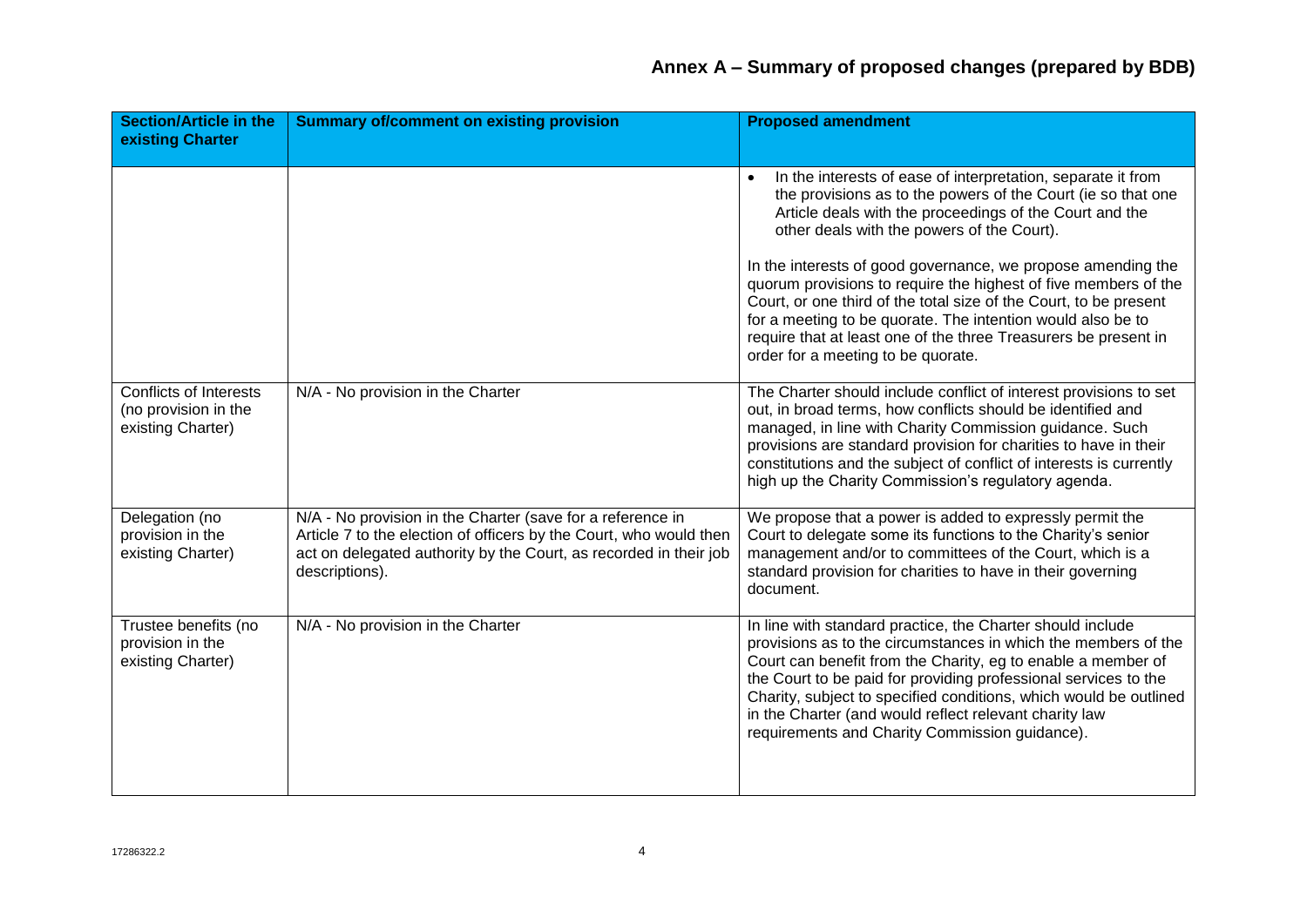| <b>Section/Article in the</b><br>existing Charter | <b>Summary of/comment on existing provision</b>                                                                                                                                                                                                                                                    | <b>Proposed amendment</b>                                                                                                                                                                                                                                                                                                                                                                                                                                                                                                                                                                                                                                                                                       |  |
|---------------------------------------------------|----------------------------------------------------------------------------------------------------------------------------------------------------------------------------------------------------------------------------------------------------------------------------------------------------|-----------------------------------------------------------------------------------------------------------------------------------------------------------------------------------------------------------------------------------------------------------------------------------------------------------------------------------------------------------------------------------------------------------------------------------------------------------------------------------------------------------------------------------------------------------------------------------------------------------------------------------------------------------------------------------------------------------------|--|
| Powers and proceedings of the Governors           |                                                                                                                                                                                                                                                                                                    |                                                                                                                                                                                                                                                                                                                                                                                                                                                                                                                                                                                                                                                                                                                 |  |
| Powers of the<br>Governors (Article 10)           | As explained in more detail elsewhere in this memorandum,<br>the Charter provides that the Governors have the power to:<br>Elect the members of the Court (ie the Assistants, the<br>President, the Vice-President and the three Treasurers).<br>Elect the Governors.<br>Have custody of the seal. | There is no intention to remove or alter these powers, save for<br>the proposals (explained in more detail elsewhere in this<br>Memorandum) to:<br>Provide that only those recommended by the Court for the<br>$\bullet$<br>positions of President, Vice-President and Treasurer are<br>eligible for election by the Governors.<br>Give the Court the power to co-opt additional members of<br>the Court mid-year.<br>Give the Court custody of the seal.                                                                                                                                                                                                                                                       |  |
| Annual Meeting of the<br>Court (Article 10)       | This Article requires there to be an annual meeting of the<br>Governors (referred to as a General Court or Assembly) in<br>November.                                                                                                                                                               | The intention is to retain the requirement to hold this annual<br>meeting, but amend the Charter to give the Court the ability to<br>decide not to hold the meeting in any particular year, if the<br>Court determines it is not necessary or appropriate (which<br>would only be in exceptional circumstances).<br>It is also proposed to make the provision more flexible by<br>removing the requirement for the meeting to be in November<br>(so that, if, for example, it is not convenient to hold the meeting<br>in November one year or the meeting has to be cancelled at the<br>last minute, it would be possible to hold the meeting in a<br>different month without being in breach of the Charter). |  |
| Proceedings of the<br>Governors (Article 10)      | There are no provisions in the Charter as to conduct of<br>meetings of the Governors, save for the requirement to hold an<br>annual meeting.                                                                                                                                                       | We propose including provisions (which would be in line with<br>good governance practices in the charity sector) as to the<br>proceedings of a meeting of the Governors, to include notice<br>period, election of the chair, voting, attendance and quorum.                                                                                                                                                                                                                                                                                                                                                                                                                                                     |  |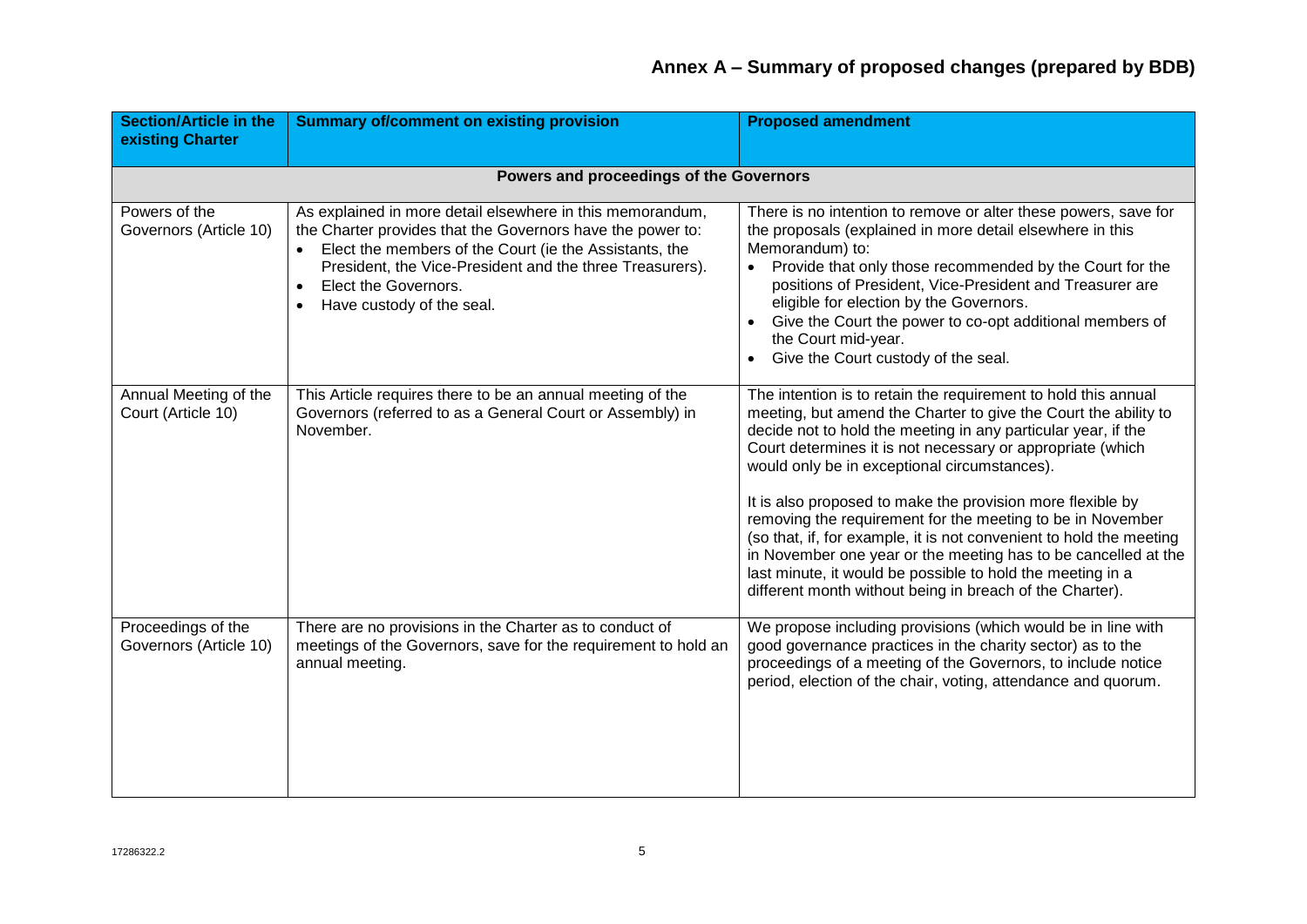| <b>Section/Article in the</b><br>existing Charter               | <b>Summary of/comment on existing provision</b>                                                                                                                                                                                                                                                                                                                                                                                                                                                                                                                                                                                                                                                                                                                                              | <b>Proposed amendment</b>                                                                                                                                                                                                                                                                                                                                                                                                                                                                                                                                                                                                                                                                                                                                                                                                                                                                |
|-----------------------------------------------------------------|----------------------------------------------------------------------------------------------------------------------------------------------------------------------------------------------------------------------------------------------------------------------------------------------------------------------------------------------------------------------------------------------------------------------------------------------------------------------------------------------------------------------------------------------------------------------------------------------------------------------------------------------------------------------------------------------------------------------------------------------------------------------------------------------|------------------------------------------------------------------------------------------------------------------------------------------------------------------------------------------------------------------------------------------------------------------------------------------------------------------------------------------------------------------------------------------------------------------------------------------------------------------------------------------------------------------------------------------------------------------------------------------------------------------------------------------------------------------------------------------------------------------------------------------------------------------------------------------------------------------------------------------------------------------------------------------|
|                                                                 |                                                                                                                                                                                                                                                                                                                                                                                                                                                                                                                                                                                                                                                                                                                                                                                              |                                                                                                                                                                                                                                                                                                                                                                                                                                                                                                                                                                                                                                                                                                                                                                                                                                                                                          |
|                                                                 | President, Vice-President and the Treasurers                                                                                                                                                                                                                                                                                                                                                                                                                                                                                                                                                                                                                                                                                                                                                 |                                                                                                                                                                                                                                                                                                                                                                                                                                                                                                                                                                                                                                                                                                                                                                                                                                                                                          |
| The President, Vice-<br>President and<br>Treasurers (Article 9) | This Article refers to the positions of the President, Vice-<br>President and the three Treasurers of the Charity, who are all<br>in theory part of the Court and are therefore trustees of the<br>Charity. The Article states that:<br>Elections for these positions will be undertaken by the<br>Governors on an annual basis at their November meeting.<br>In the event of a death or removal of the President, Vice-<br>President and/or a Treasurer, the Governors may at any<br>point during the year, convene a meeting to elect a<br>replacement(s).                                                                                                                                                                                                                                 | We propose the following:<br>Since the positions of President and Vice-President (of<br>$\bullet$<br>which there may be more than one holder of each post) are<br>now honorary and do not involve membership of the Court,<br>ie they are more akin to the role of Patron, that appointment<br>to these posts be a matter for the Court rather than (as now)<br>the Governors.<br>That the three Treasurers, being effectively officers of the<br>$\bullet$<br>Charity, should (as now) continue to be elected by the<br>Governors on the recommendation of the Court.<br>Since one of the Treasurers has traditionally been referred<br>to as the Senior Treasurer and has acted as the chair of the<br>Charity, that it would make sense for the revised Charter to<br>refer to the role of Senior Treasurer, such appointment from<br>amongst the Treasurers being made by the Court. |
|                                                                 | <b>Role of the Visitors</b>                                                                                                                                                                                                                                                                                                                                                                                                                                                                                                                                                                                                                                                                                                                                                                  |                                                                                                                                                                                                                                                                                                                                                                                                                                                                                                                                                                                                                                                                                                                                                                                                                                                                                          |
| Visitors (Article 11)                                           | This Article provides that the Archbishop of Canterbury, the<br>Bishop of London, the Lord Mayor of London and a number of<br>other dignitaries listed in the Charter (including two posts which<br>no longer exist) shall act as 'Visitors' of the Charity. The office<br>of a Visitor is not peculiar to the Charity but is common in<br>Royal Charter bodies. The office has ecclesiastical roots and<br>Visitors enjoy certain rights under common law and rights<br>afforded to them under the relevant organisation's governing<br>document, in this case the Charter.<br>In summary, the Charity's Visitors have the right to hear and<br>determine internal disputes relating to the governance and<br>administration of the Charity and the way in which its assets<br>are applied. | The Visitors do not play an active role in the Charity; they are<br>rarely - if at all - called on to fulfil their 'dispute resolution'<br>duties; they are not necessarily aware of their role as Visitors;<br>and they do not act as a figurehead to the Charity.<br>If the individuals concerned no longer wish to be Visitors, it<br>would be appropriate to apply for the references to them to be<br>removed - not least because the provision requires a majority<br>of the dignitaries listed to act whenever a dispute arises. The<br>Charity Commission would be likely to require written<br>confirmation that they no longer wished to act in this capacity.<br>The Visitor posts which no longer exist (the Lord High<br>Treasurer of England and the Lord Almoner) should also be<br>removed.                                                                              |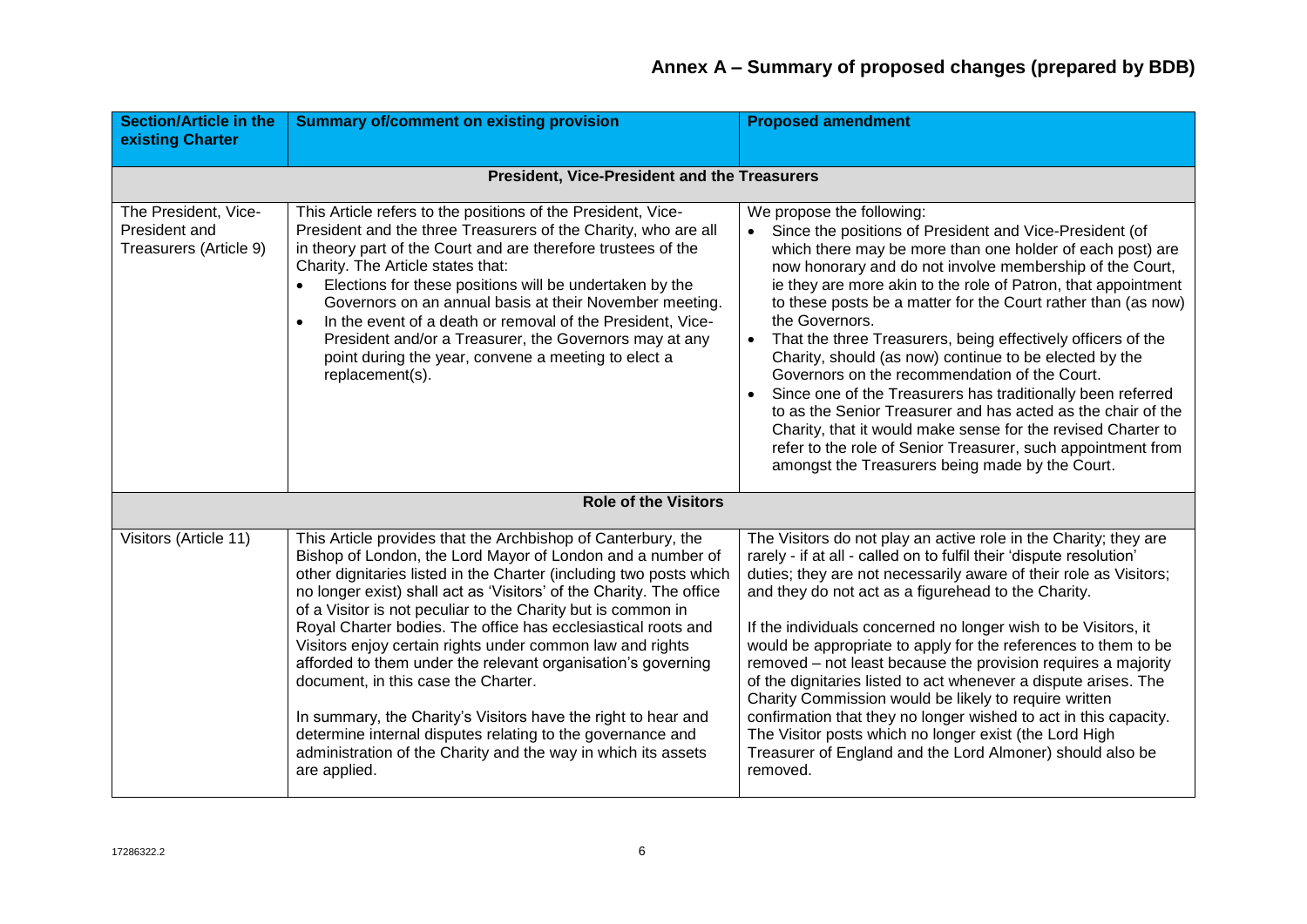| <b>Section/Article in the</b><br>existing Charter                  | <b>Summary of/comment on existing provision</b>                                                                                                                                                                                                                                                                                                                                                                                                                                                                                                                                                                              | <b>Proposed amendment</b>                                                                                                                                                                                                                                                                                                                                                            |
|--------------------------------------------------------------------|------------------------------------------------------------------------------------------------------------------------------------------------------------------------------------------------------------------------------------------------------------------------------------------------------------------------------------------------------------------------------------------------------------------------------------------------------------------------------------------------------------------------------------------------------------------------------------------------------------------------------|--------------------------------------------------------------------------------------------------------------------------------------------------------------------------------------------------------------------------------------------------------------------------------------------------------------------------------------------------------------------------------------|
|                                                                    | In our view, although the Visitors have power to resolve such<br>disputes, this does not, in itself, make them trustees of the<br>Charity and so any inactivity on the part of the Visitors will not<br>lead to them being in dereliction of any trustee duties. Indeed,<br>were they to take an active role in the management or control<br>of the Charity, they would risk becoming trustees by operation<br>of charity law – whether they intended this or not – and, as a<br>result, they would take on all the duties and responsibilities<br>associated with being a trustee, which they would be unlikely<br>to want. | Trustees have not yet reached a firm view on the role of the<br>Visitors and whether they should be retained in a revised Royal<br>Charter. Much will depend on whether the current ex officio<br>Visitors wish to continue in the role. The Court will do further<br>work on this, but should welcome the views of Governors.                                                       |
| <b>Dissolution of the Charity</b>                                  |                                                                                                                                                                                                                                                                                                                                                                                                                                                                                                                                                                                                                              |                                                                                                                                                                                                                                                                                                                                                                                      |
| Dissolution (no<br>provisions in the<br>existing Charter)          | N/A - No provision in the Charter                                                                                                                                                                                                                                                                                                                                                                                                                                                                                                                                                                                            | This clause is unlikely to be needed but the Charter should<br>include a dissolution provision, which would set out how any<br>remaining assets of the Charity would be disbursed for use in<br>furtherance of the Charity's objects on dissolution.                                                                                                                                 |
| <b>Miscellaneous provisions</b>                                    |                                                                                                                                                                                                                                                                                                                                                                                                                                                                                                                                                                                                                              |                                                                                                                                                                                                                                                                                                                                                                                      |
| Changes to the<br>administration of the<br>Corporation (Article 4) | The only provision in the Charter as to the amendment of the<br>Charter is this Article 4, which is currently limited to the ability<br>to amend the administration of the Corporation by way of a<br>resolution.                                                                                                                                                                                                                                                                                                                                                                                                            | The scope of this power should be expanded to include an<br>express power to amend the Charter, and any Byelaws.<br>Adoption of this change would mean that future substantive<br>changes to the Charter could be made way of a Scheme and<br>Order of the Privy Council, rather than by adopting a<br>Supplemental Charter, which would be significantly easier and<br>less costly. |